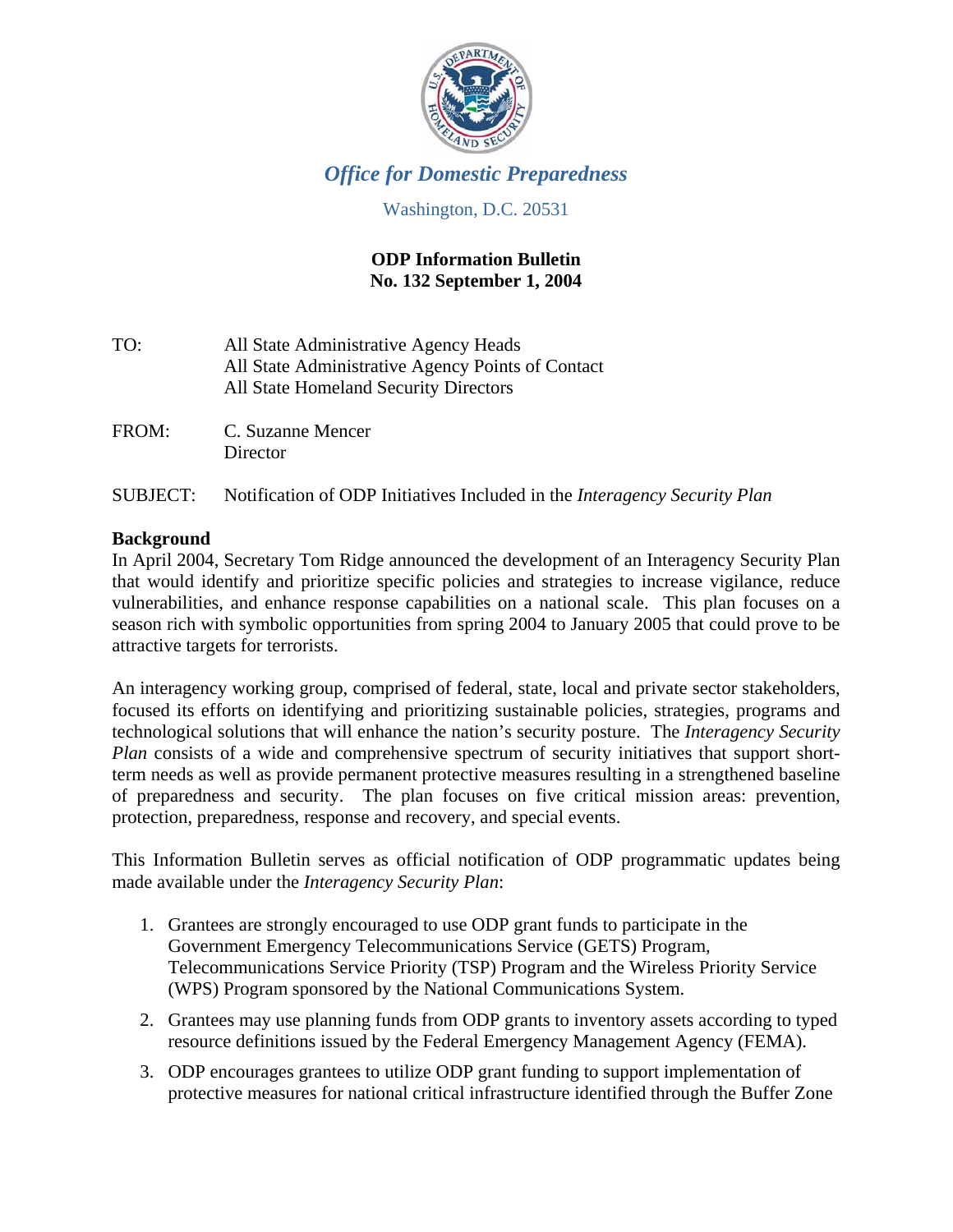Security Planning Process directed by the DHS Information Analysis and Infrastructure Protection (IAIP) Directorate.

- 4. ODP will conduct regional planning sessions on a regular basis with State Administrative Agency (SAA) personnel to promote regional coordination and share best practices on program implementation.
- 5. ODP is accelerating the delivery of three additional training courses currently in pilot testing for priority delivery to UASI jurisdictions.
- 6. Grantees may use ODP grant funds to support additional training in the following areas: search and rescue, special weapons and tactics (SWAT) simunition, and medical trauma.
- 7. ODP is accelerating the release of "The New Chaos: Responding to Suicide Bombings," a training video on suicide bombings.
- 8. ODP is expanding delivery of Terrorism Early Warning Group (TEW) technical assistance to additional jurisdictions to build information/intelligence analysis and sharing capabilities, to include command, control, communications, computers, intelligence, surveillance, and reconnaissance (C4ISR).
- 9. ODP is accelerating delivery of planning assistance using the Emergency Response Synchronization Matrix (ERSM) to all UASI jurisdictions.
- 10. ODP is deploying risk assessment assistance for port authority and mass transit systems.
- 11. Grantees are strongly encouraged to register for and participate in the Lessons Learned Information Sharing system.
- 12. Grantees are encouraged to join and participate in the Responder Knowledge Base, a web-based tool designed to assist state, territory, local, tribal, and private entities share equipment-related information.
- 13. ODP, in cooperation with the National Memorial Institute for the Prevention of Terrorism in Oklahoma City, will launch and provide access to the Terrorism Knowledge Base, an integrated website that provides information on the history, affiliations, locations, and tactics of terrorism entities operating throughout the world.

Additional information on each of these initiatives appears in the following pages. If you have any questions, please contact your ODP Preparedness Officer or the Centralized Scheduling and Information Desk at (800) 368-6498.

- Action: Grantees are strongly encouraged to use ODP grant funds to participate in the Government Emergency Telecommunications Service (GETS) Program, Telecommunications Service Priority (TSP) Program and the Wireless Priority Service (WPS) Program sponsored by the National Communications System.
- Description: ODP has expanded the Authorized Equipment List for several grant programs to allow for one-time non-recurring charges and monthly fees associated with participation in the GETS, TSP, and WPS programs run through the National Communications System (NCS) within DHS. These services can help ensure that State and local homeland security personnel have priority access to telephone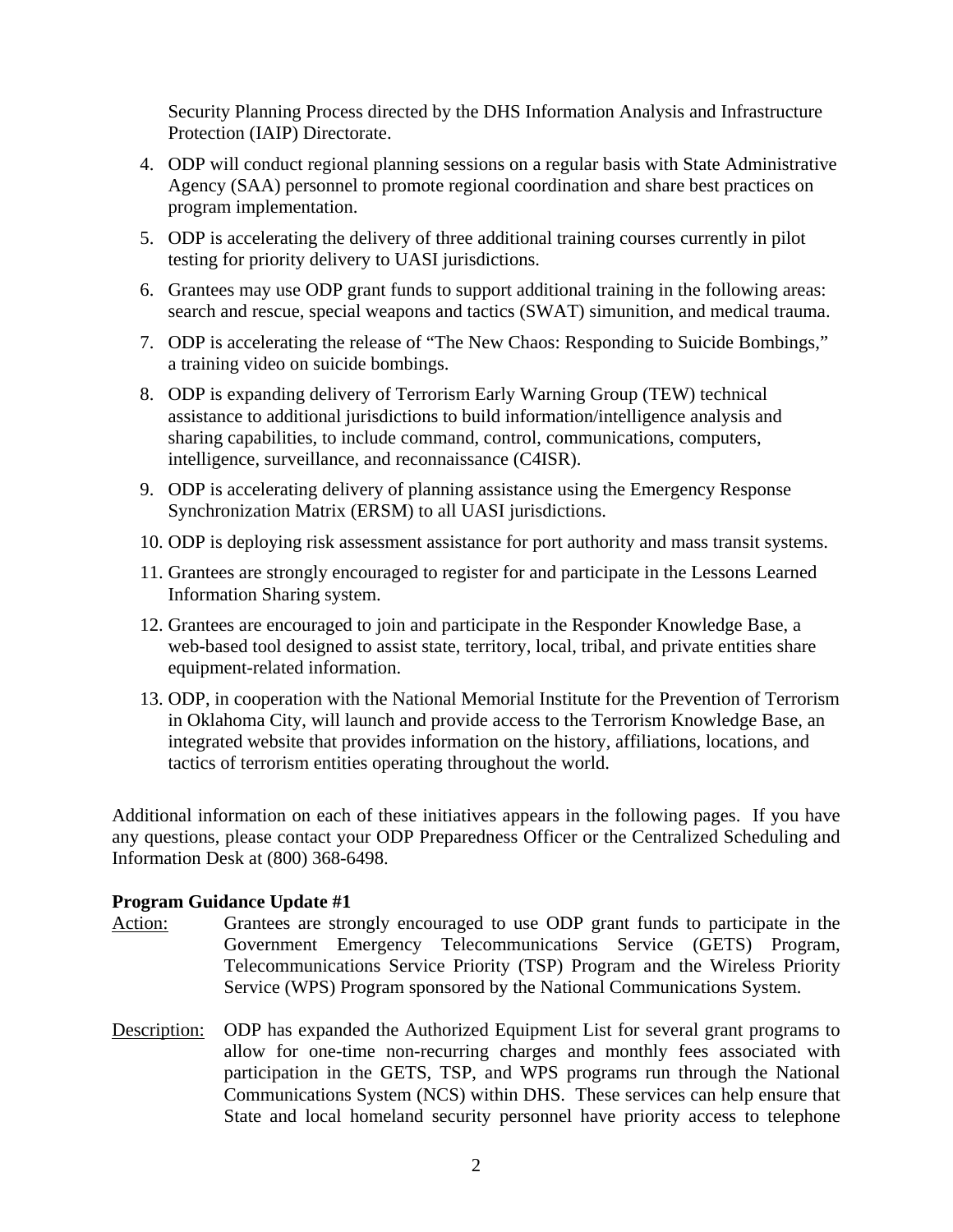service during an emergency. Grantees are strongly encouraged to explore dedicating ODP grant funds to support participating in these initiatives. Funds from the following grant programs can be applied to these efforts:

- FY 2004 HSGP
- FY 2004 UASI
- FY 2003 SHSGP Parts I and II
- FY 2003 UASI Parts I and II

## *GETS Program*

GETS provides national security and emergency preparedness users with a dependable and flexible switched voice and voice-band data communications service for use during periods of emergency or crisis. GETS uses existing features and services of the public switched network with selected enhancements. GETS is an emergency telecommunications service to be used only when a user is unable to complete emergency calls through normal or alternative telecommunications means. It is to be used on a call-by-call basis for voice calls and/or low rate data communications calls; it is not intended for extended use on a modem line or for high volume/high speed data communications calls. GETS is available nationwide and from overseas locations through the GETS universal access number. GETS provides a cost-effective means to overcome network outages through key features, such as dialing plan, pin numbers, enhanced routing, and priority treatment over normal traffic.

The 23 NCS member organizations serve as the focal point for the national security and emergency preparedness user community. State and local government, critical infrastructure industry, and other authorized organizations which have critical responsibilities must have a federal sponsor to participate in GETS. NCS is the GETS federal sponsor for state and local government. Additional information about the program and eligibility requirements is available at [http://gets.ncs.gov,](http://gets.ncs.gov/) including instructions on how to apply for the program.

## *TSP Program*

The TSP Program provides national security and emergency preparedness users with priority authorization of telecommunications services that are vital to coordinating and responding to crises. National security and emergency preparedness services are those used to maintain a state of readiness or to respond to and manage any event or crisis that causes or could cause injury or harm to the population, damage to or loss of property, or degrades or threatens the national security and emergency preparedness posture of the United States. In the wake of natural or man-made disasters, telecommunications service vendors may become overwhelmed with requests for new telecommunications services and requirements to restore existing telecommunications services. The TSP Program provides service vendors with a Federal Communications Commission (FCC) mandate for prioritizing service requests by identifying those services critical to national security and emergency preparedness. A telecommunications service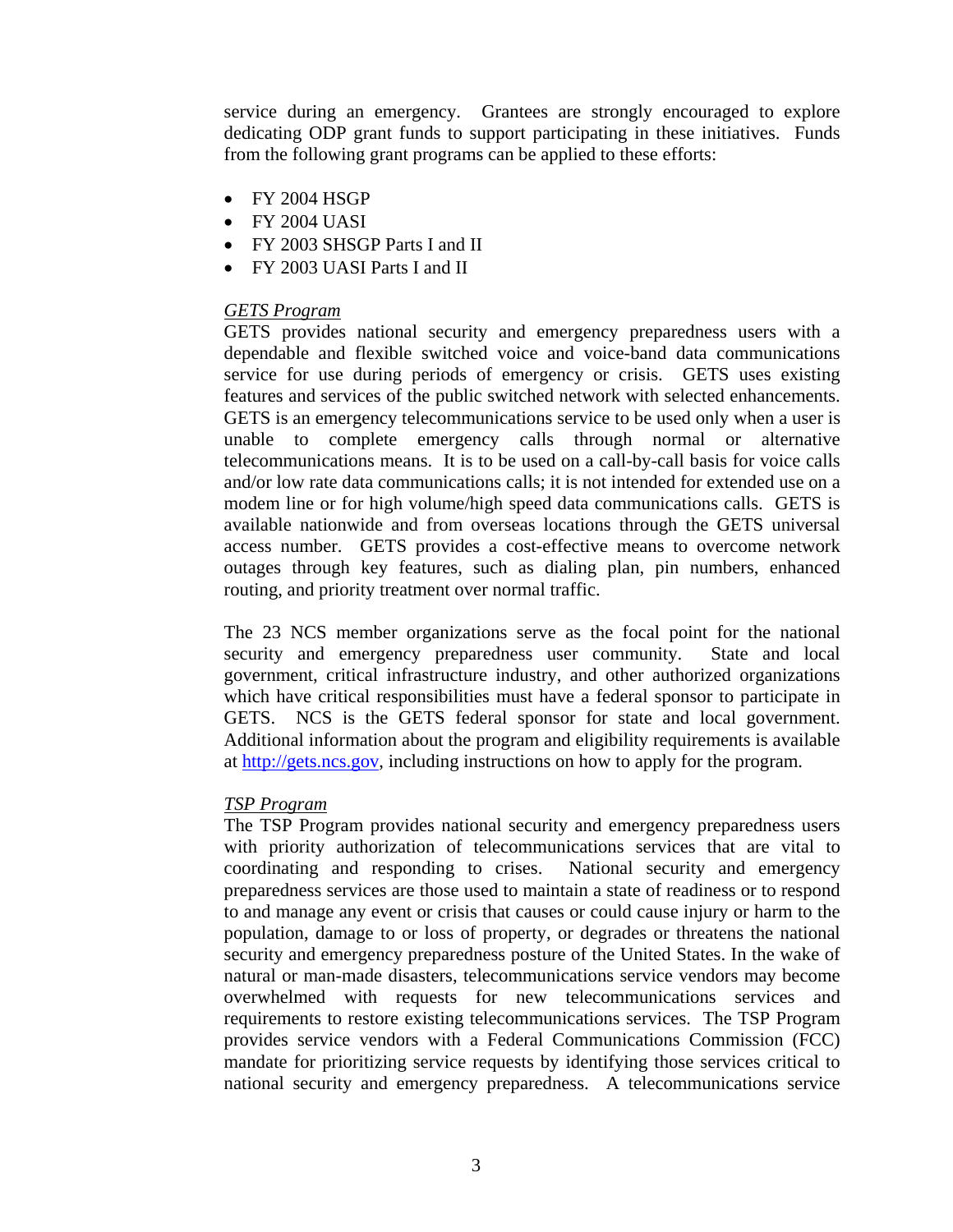with a TSP assignment is assured of receiving full attention by the service vendor before a non-TSP service.

State and local officials are eligible to participate in the TSP program. All non-Federal TSP requests must be sponsored by a Federal agency to ensure the service supports a national security and/or emergency preparedness function and merits TSP. NCS is the TSP federal sponsor for state and local government. Although the federal government does not charge for TSP services, vendors may charge a tariff for service. Additional information is available at [http://tsp.ncs.gov,](http://tsp.ncs.gov/) including instructions on how to apply for the program.

#### *WPS Program*

Increased cellular phone usage by the general public in emergency situations can result in extreme network congestion, preventing key national security and emergency response personnel from obtaining network access. In emergency situations when wireline networks are damaged, cellular telephones often provide the primary means of communication, increasing congestion even further. In the year 2000, the FCC authorized wireless carriers to offer wireless priority service on a voluntary basis with liability protections. Following the September 11 attacks, the White House directed delivery of a wireless priority service to persons with leadership responsibilities during emergency situations.

WPS is a method of improving connection capabilities for a limited number of authorized national security and emergency preparedness cell phone users. In the event of congestion in the wireless network, an emergency call using WPS will wait in queue for the next available channel. During emergencies, wireless service providers can experience congestion in their networks that impinges on the ability of national security and emergency preparedness personnel to use wireless services. WPS enables priority access for those key officials to the next available wireless channel before non-emergency subscribers.

WPS features are an add-on cost to basic a basic cell phone subscription. Additional information on the program is available at [http://wps.ncs.gov,](http://wps.ncs.gov/) including instructions on how to apply for the program.

#### **Program Guidance Update #2**

Action: Grantees may use planning funds from ODP grants to inventory assets according to typed resource definitions issued by FEMA.

- Description: ODP has expanded the list of allowable planning costs to include efforts by grantees to inventory assets according to typed resource definitions recently issued by FEMA. Funds from the following grant programs can be applied to these efforts:
	- FY 2004 HSGP
	- FY 2004 UASI
	- FY 2003 SHSGP Parts I and II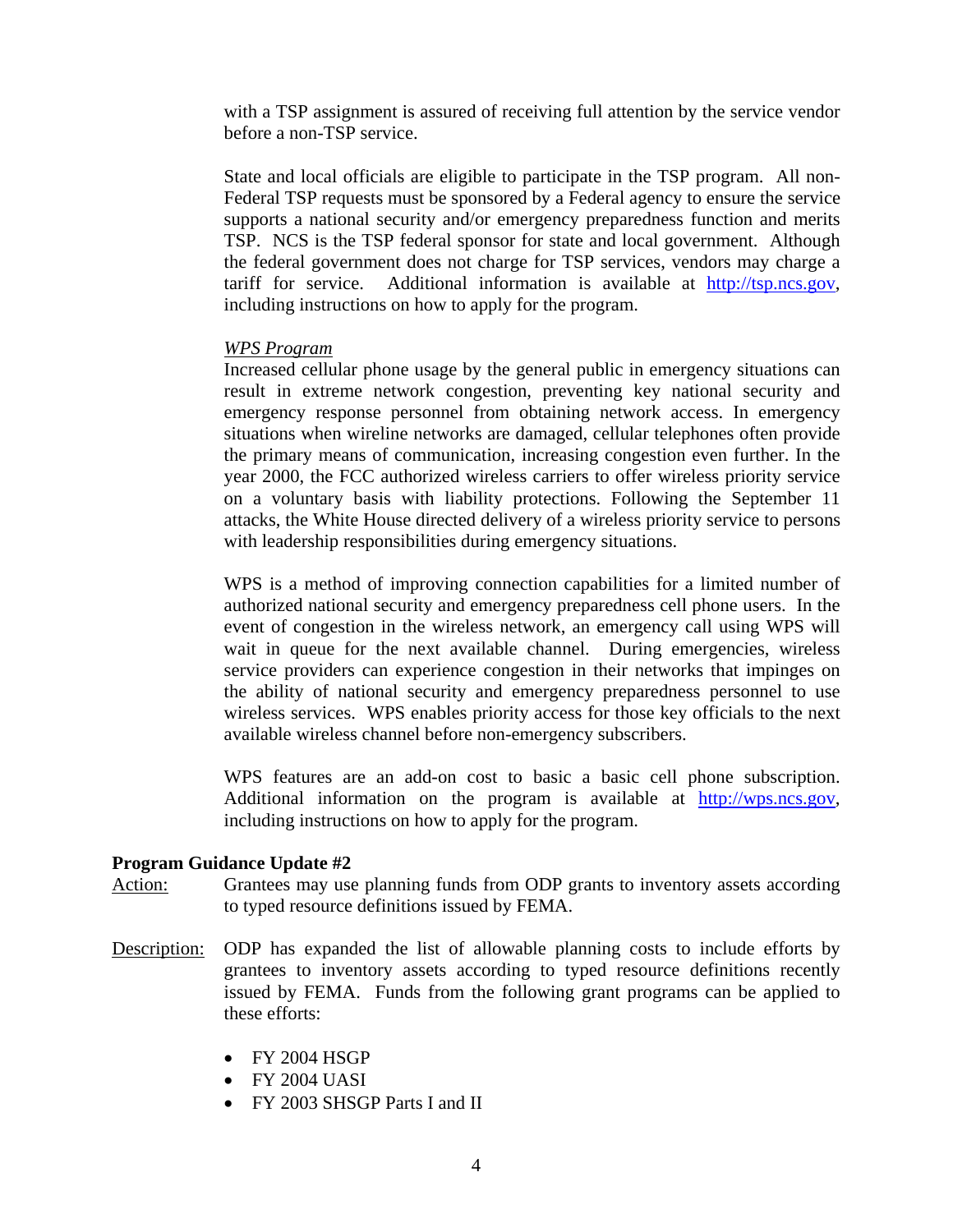• FY 2003 UASI Parts I and II

The National Mutual Aid and Resource Management System is a FEMA initiative undertaken in support of the National Incident Management System (NIMS). FEMA has established an interdisciplinary National Mutual Aid and Resource Management Working Group that includes members from all levels of government. The working group is leading the development, implementation, and maintenance of a national mutual aid and resource management program that enhances mutual aid and promotes common terminology. As part of this project, the working group has developed resource typing definitions for the following emergency response disciplines:

- Emergency management resources
- Emergency medical services (EMS) resources
- Fire/hazardous materials resources
- Health and medical resources
- Law enforcement resources
- Public works resources
- Search and rescue resources

The definitions provide emergency managers with critical information to ensure they request and receive the appropriate resource during an emergency and/or disaster. Sixty initial definitions were released in May 2004 and are available on the FEMA website at [http://www.fema.gov/preparedness/mutual\\_aid.shtm.](http://www.fema.gov/preparedness/mutual_aid.shtm)

The approved definitions classify resources by:

- *Category:* the function in which the resource would be most useful;
- *Kind:* broad class of characterization, such as teams, personnel, equipment, and supplies;
- *Type:* level of resource capability.

- Action: ODP encourages grantees to utilize ODP grant funding to support implementation of protective measures for national critical infrastructure identified through the Buffer Zone Security Planning Process directed by the DHS Information Analysis and Infrastructure Protection (IAIP) Directorate.
- Description: IAIP is working with state and local emergency response personnel to develop Buffer Zone Protection Plans for critical infrastructure sites. The buffer zone is the area outside of a critical infrastructure or key asset facility that can be used to conduct surveillance or launch a terrorist attack. Buffer zone planning helps to identify and/or enhance existing procedures to prevent a terrorist incident at identified facilities. The Buffer Zone Protection Plan developed through this IAIP initiative forms the basis for identifying the required training, information, equipment, and recommended protective measures to address security shortfalls. Specifically, the purpose of the Buffer Zone Protection Planning initiative is to: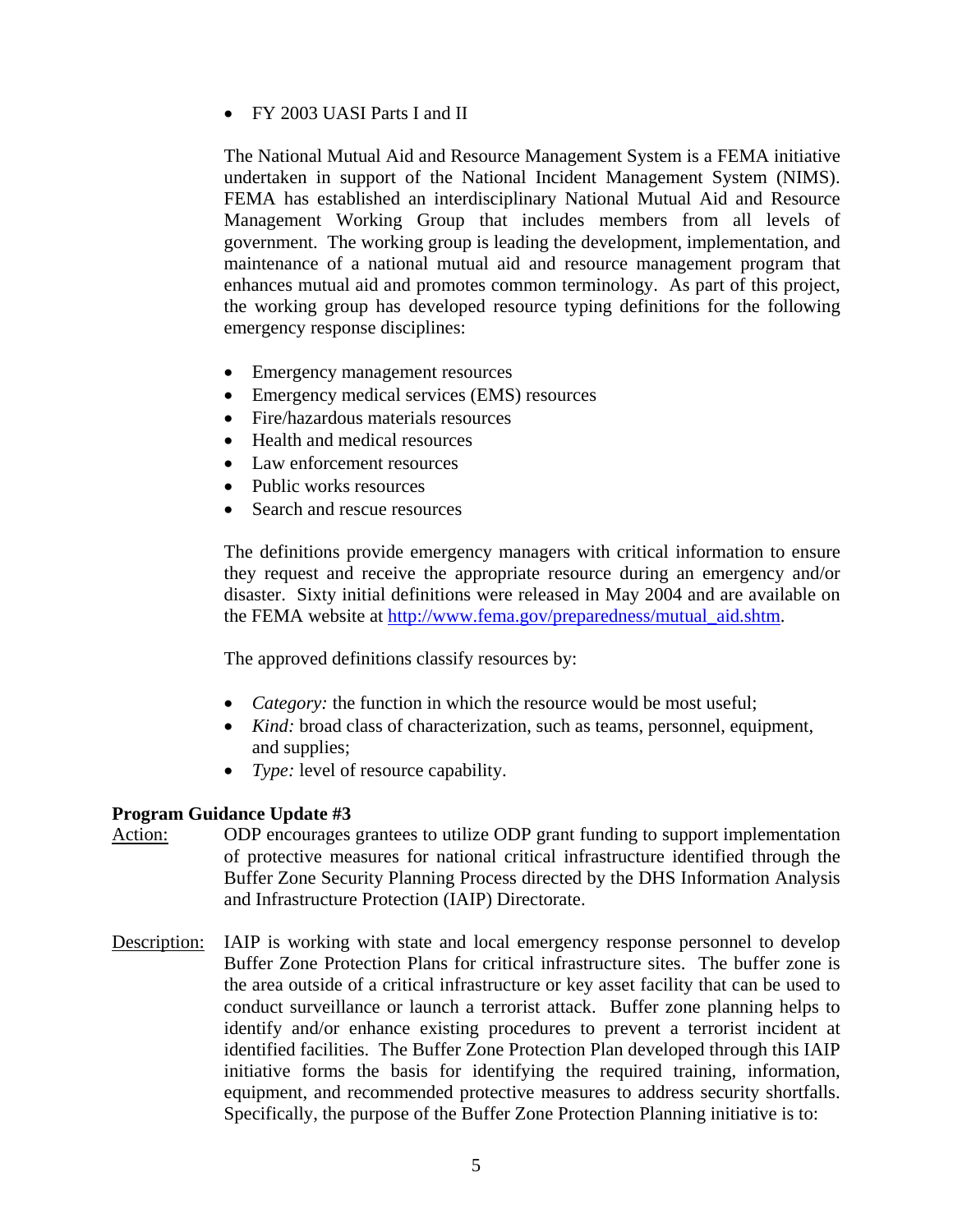- Define a buffer zone outside the security perimeter of a critical infrastructure facility;
- Identify specific threats and vulnerabilities associated with the buffer zone;
- Analyze and categorize the level of risk associated with each vulnerability; and
- Recommend corrective measures within a buffer zone that will reduce the risk of a successful terrorist attack by:
	- o Devaluing a target by making it less attractive or too costly for an aggressor to attack;
	- o Deterring an event from happening;
	- o Detecting an aggressor who is planning or committing an attack or the presence of a hazardous device or weapon; and
	- o Defending against attack by delaying or preventing an aggressor's movement toward the asset or use of weapons and explosives.

ODP encourages grantees to utilize ODP grant funding to support implementation of protective measures for national critical infrastructure identified through the Buffer Zone Security Planning Process.

## **Program Guidance Update #4**

- Action: ODP will conduct regional planning sessions on a regular basis with State Administrative Agency (SAA) personnel to promote regional coordination and share best practices on program implementation.
- Description: Beginning in early 2004, ODP conducted several regional planning sessions with SAA personnel to promote regional coordination among states and share best practices on program implementation issues. Based on the success of these pilot workshops, ODP is institutionalizing these regional coordination sessions to help grantees enhance existing lines of communication among regional points of contact and learn more about ODP and DHS-wide initiatives underway that are relevant to implementation of homeland security strategies.

The meetings are designed to be informal exchanges of information, whereby SAA participants can ask questions and candidly share observations on programmatic successes and challenges. The agenda will be driven largely by the needs and interests as prioritized by state participants.

Typically, the workshops will last two days. The kickoff session will occur in Washington, D.C., with subsequent meetings rotating through the states in the region. ODP and grantees should aim to meet on a regular basis in order to establish a regular circuit of contact and interaction, although participants can adjust those intervals based on availability and workload. States will be able to send two to three people to each session and may use ODP planning funds to pay for allowable travel, hotel, and per diem expenses.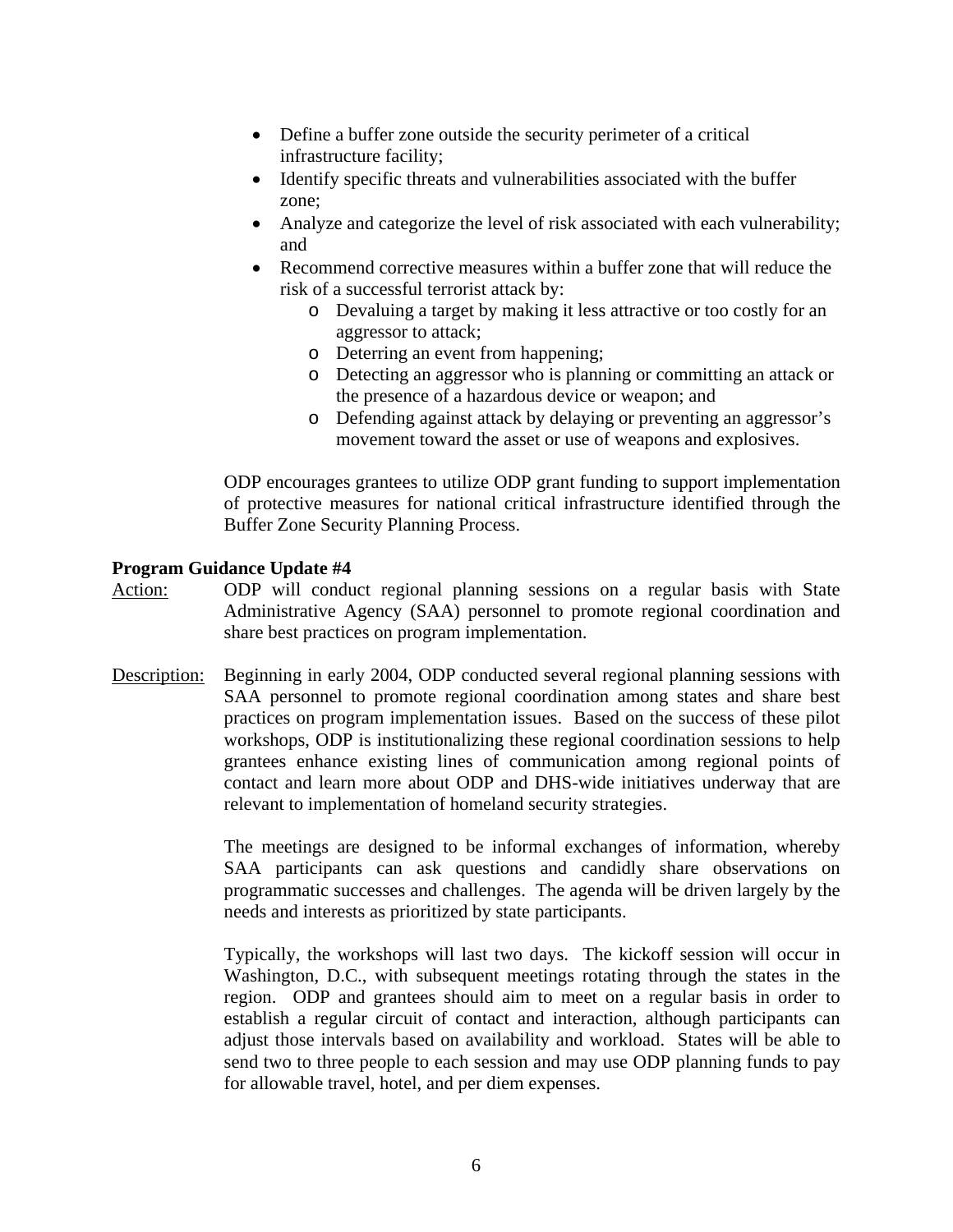Your ODP Preparedness Officer will be contacting you in the near future to begin the process of coordinating schedules and solicit ideas for issues to address during the workshop.

#### **Program Guidance Update #5**

- Action: ODP is accelerating the delivery of additional training courses currently in pilot testing for priority delivery to UASI jurisdictions.
- Description: ODP is accelerating the release of several additional courses for attendance by grantees. The three courses are at different stages of development but are being accelerated for more rapid release to grantees. Brief descriptions of the classes follow.

**AWR-122 Law Enforcement Deterrence of Terrorist Acts** (Train-the-Trainer; 16 hours): This course is designed to provide certified federal, state, and local law enforcement officers with the knowledge, skills, and abilities to assist in the prevention and/or deterrence of WMD terrorist incidents by using awareness level knowledge. This course will provide law enforcement officers with competency in the following areas: adult learning techniques, intelligence gathering, recognition of the threat posed by suicide bombers, reinforcing the importance of community oriented policing, field interviews/contact cards, traffic stops, identifying state and international credentials and documents that have been altered, understanding materials used to produce CBRNE agents or materials, understanding the necessity of collection and sharing terrorist information with various agencies.

The course is being piloted in August/September and should be available in October 2004.

**AWR-170 Anti-Terrorism Intelligence Awareness Training Program** (16 hours): This two-day course is designed for all first responders with statutory arrest authority to include patrol officers, deputy sheriffs, campus and tribal police, investigators/detectives, arson investigators and other individuals with similar duties. The course will present the attendee with an overview to include their role in intelligence gathering, the intelligence process, types of intelligence, channels of communication, intelligence networks, security of information, documentation of intelligence information, ethics, resources, and legal considerations.

The course is being piloted in August/September and should be available in September/October 2004.

**PER-231 Prevention and Response to Suicide Bombing Incidents** (Train-the-Trainer, 35.5 hours): This is an operations level course designed to provide advanced training in weapons of mass destruction, focusing on the unique threat posed by suicide bombers. The course is designed to provide participants with the skills and knowledge necessary to develop policies; tactics, techniques and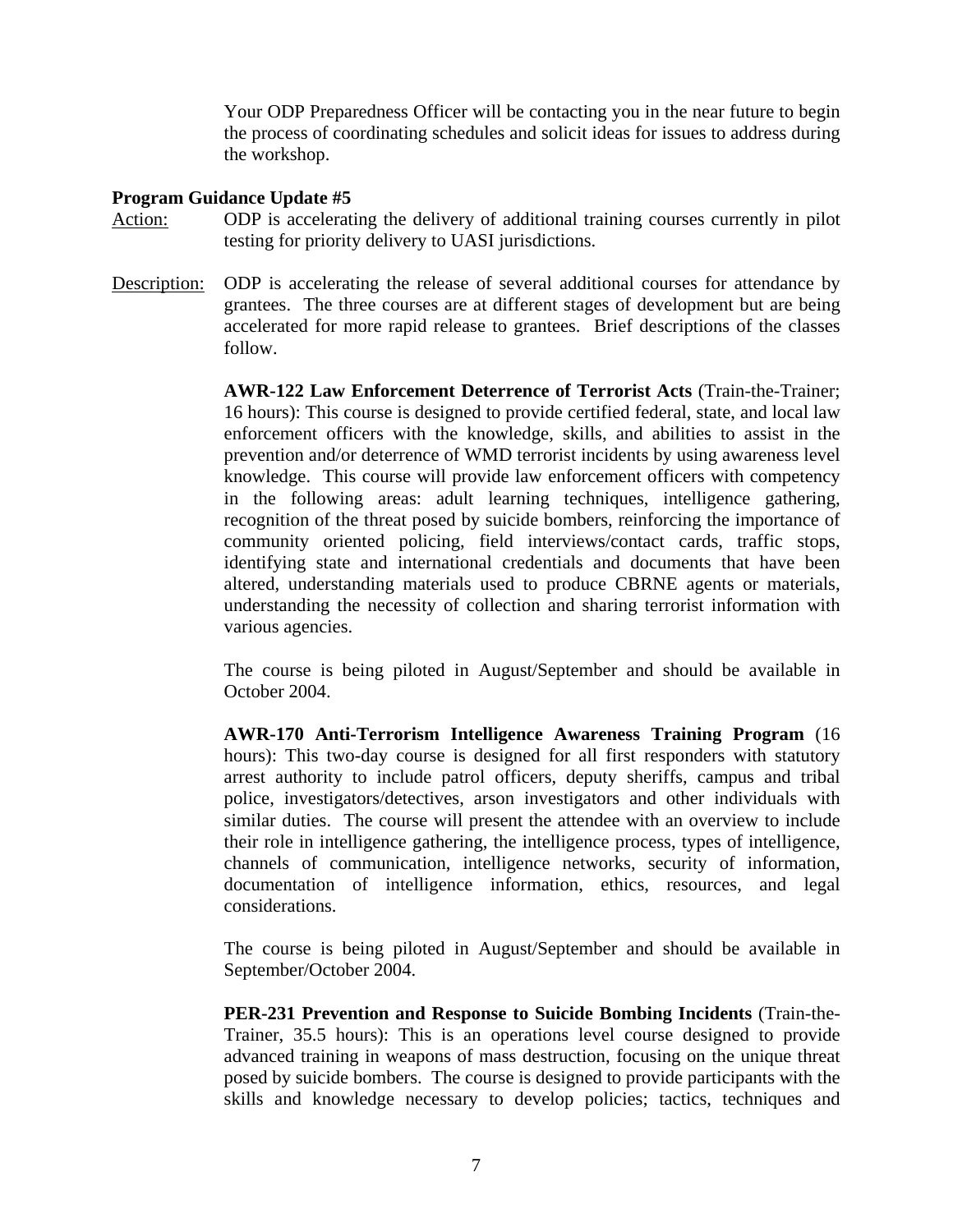procedures; training; and operational capabilities required to prevent, interdict, respond to, and mitigate the effects of a suicide bombing attack.

The course is expected to be available in late August 2004.

## **Program Guidance Update #6**

- Action: Grantees may use ODP grant funds to support additional training in the following areas: search and rescue, SWAT simunition, and medical trauma.
- Description: ODP has expanded the allowable training costs under the following grant programs to address the additional areas that could prove crucial to responding to a terrorism incident:
	- FY 2004 HSGP
	- FY 2004 UASI
	- FY 2003 SHSGP Parts I and II
	- FY 2003 UASI Parts I and II

ODP encourages grantees to consider supplementary training opportunities for the following areas:

- Search and rescue
- SWAT simunition
- Medical trauma response

Grantees may take advantage of these additional training opportunities **provided that they pair these courses with supplementary ODP-approved training that addresses the unique requirements of CBRNE terrorism response.** ODP funds can be used to pay for courses in the above categories only if attendees also receive training that specifically addresses CBRNE terrorism. Example ODP CBRNE terrorism courses that could be combined with the new general training areas include but are not limited to:

| <b>Additional Training</b><br><b>Areas</b> | <b>Example ODP CBRNE Terrorism Courses</b>                                        |
|--------------------------------------------|-----------------------------------------------------------------------------------|
| Search and rescue                          | AWR-130 Incident<br>to Terrorist<br>Response<br><b>Bombings</b>                   |
|                                            | AWR-140 WMD Radiological/Nuclear Awareness                                        |
|                                            | PER-230 Incident Response to Terrorist Bombings<br>- Operations Train-the-Trainer |
|                                            | PER-240 WMD Radiological/Nuclear Responder<br><b>Operations Course</b>            |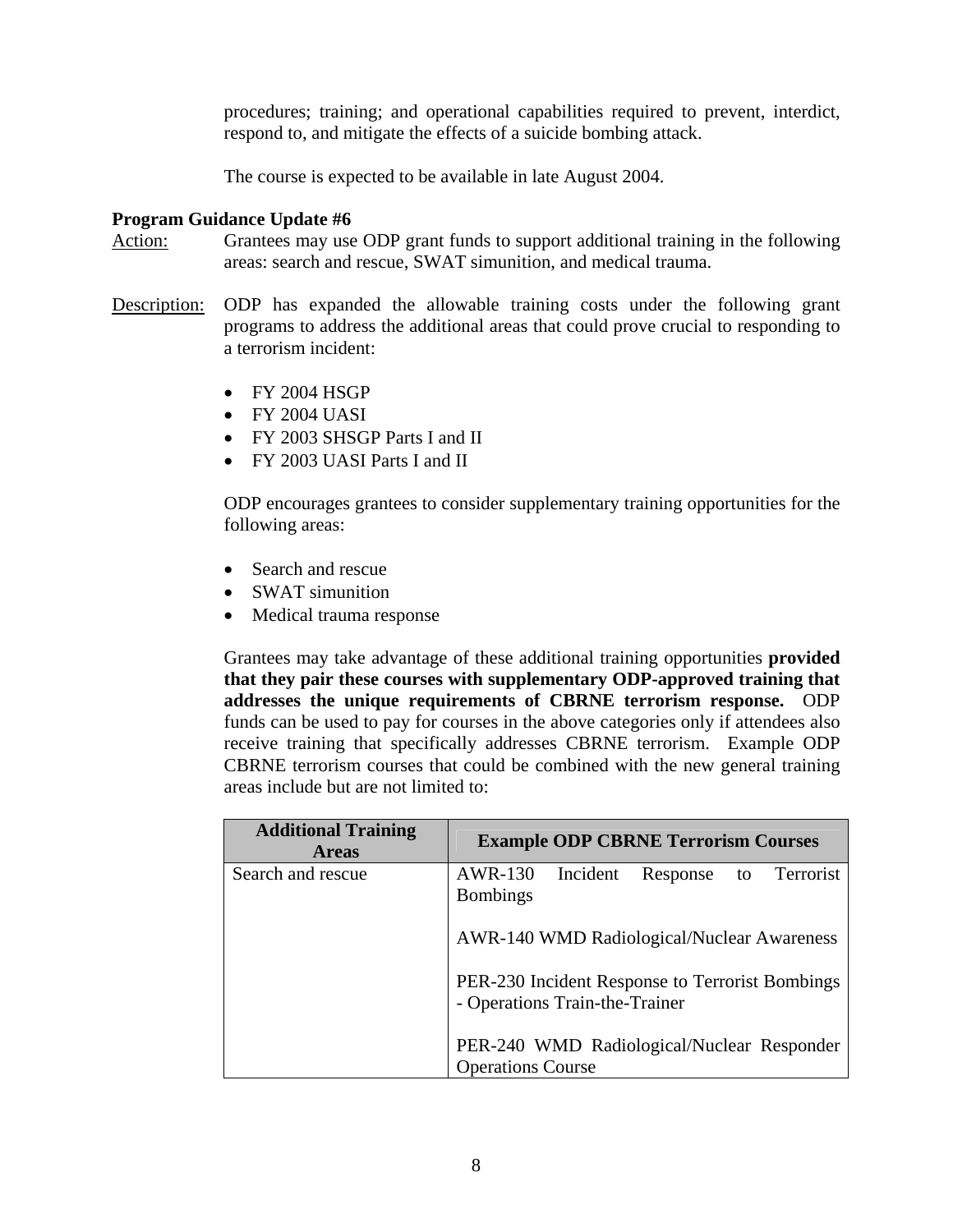| <b>SWAT</b> simunition  | PER-222 Public Safety Response - Sampling<br><b>Techniques and Guidelines</b> |
|-------------------------|-------------------------------------------------------------------------------|
|                         |                                                                               |
|                         | PER-221 Weapons of Mass Destruction Tactical                                  |
|                         | <b>Operations Course - Technician Level</b>                                   |
| Medical trauma response | PER-211 Emergency Medical Services (EMS)                                      |
|                         | Operations and Planning for Weapons of Mass                                   |
|                         | Destruction                                                                   |
|                         |                                                                               |
|                         | MGT-390 Hospital Emergency Management:                                        |
|                         | Concepts and Implications of WMD Terrorist                                    |
|                         | Incidents                                                                     |

More specific information on these additional training opportunities will be included in the FY 2005 grant guidance for states and urban areas. States are encouraged to continue using Department of Transportation Hazardous Materials Emergency Preparedness grant funds to support hazardous materials training. (Additional information available on the program website at: <http://hazmat.dot.gov/hmep.htm>.)

Grantees should refer to the guidance for requesting ODP approval of non-ODP course development and attendance, as included in the FY 2004 HSGP and FY 2004 UASI program guidance.

#### **Program Guidance Update #7**

- Action: ODP is accelerating the release of "The New Chaos: Responding to Suicide Bombings," a training video on suicide bombings.
- Description: ODP accelerated the release of "The New Chaos: Responding to Suicide Bombings" as a result of the Interagency Security Planning initiative. This video was developed by the International Association of Fire Chiefs (IAFC) on behalf of ODP. The video's primary focus is to provide first responders with a better understanding of the devastation caused by suicide bombings. The training tool also provides guidance on procedures to follow in the event of a suicide bombing.

- Action: ODP is expanding delivery of Terrorism Early Warning Group (TEW) technical assistance to additional jurisdictions to build information/intelligence analysis and sharing capabilities, to include command, control, communications, computers, intelligence, surveillance, and reconnaissance (C4ISR).
- Description: ODP has identified the Los Angeles County Sheriffs Department Terrorism Early Warning Group (TEW) as a model for replication throughout the country via ODP's technical assistance program. The Los Angeles County TEW is a prototype because of its success in gathering and analyzing large quantities of intelligence information from a regional, multi-discipline approach while ensuring a flow of intelligence information from all sectors and through all levels of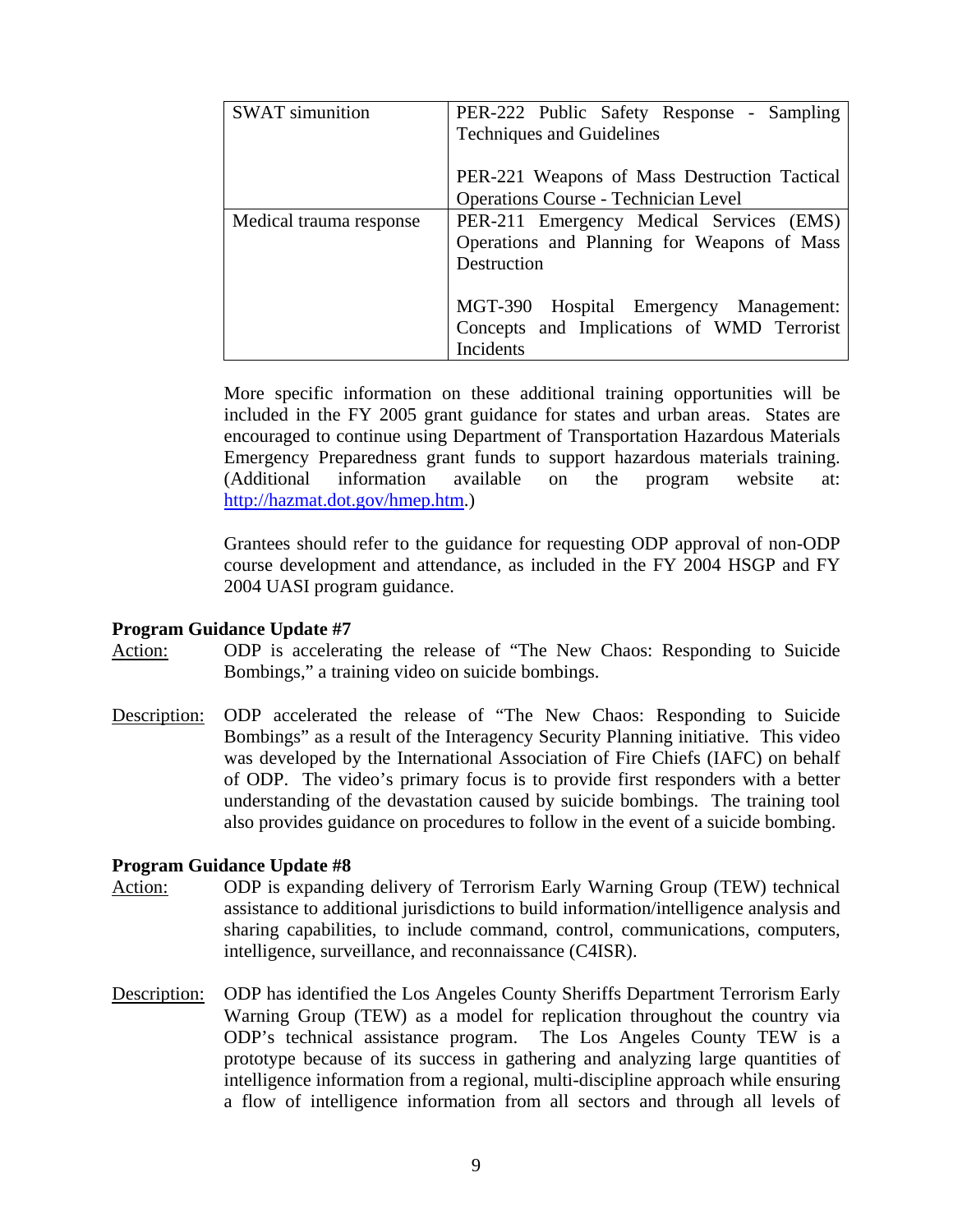government. This ODP technical assistance program will share lessons learned about establishing TEW operations and how to share that information through regional teams. Included in this approach are strategies for prevention, detection, apprehension, and response.

The establishment of a TEW within local jurisdictions is a critical element of terrorism prevention activities. TEW TA will help high priority jurisdictions launch fusion centers that can analyze large quantities of intelligence information from a regional, multi-discipline approach, while simultaneously ensuring a streaming flow of intelligence information from all sectors and through all levels of government.

The TEW TA has three primary components:

- **Orientation Sessions—Understanding the TEW Model:** ODP is providing orientation sessions at the Los Angeles TEW Resource Center to assist and local jurisdictions understand the TEW model and the keys to successfully adopting the model to meet the specific needs of individual jurisdictions.
- **Direct Technical Assistance Workshop—Structuring Your Own TEW:** As a follow-up to the Los Angeles orientation, ODP will send a team of experts to an individual jurisdiction that has indicated an intention to develop a local TEW. The technical assistance team will organize a workshop to:
	- o Provide consulting and organizational support to develop a TEW model that works best for each jurisdiction
	- o Review templates for target folders, requests for information, alerts, etc.
	- o Organize jurisdictional working groups
	- o Develop an implementation plan
	- o Provide assistance to the level required to ensure jurisdiction success
- **Continuing Technical Assistance—Implementing the TEW Model:** The TEW Resource Center, established by the LATEW through ODP assistance, is a valuable continuing technical assistance resource for all TEWs nationwide. The Resource Center will be available to answer routine follow-up questions, and will maintain a library of best practices, training information, and conference offerings.

All requests for technical assistance should be submitted to the ODP Centralized Scheduling and Information Desk at (800) 368-6498 or your ODP Preparedness Officer.

## **Program Guidance Update #9**

Action: ODP is accelerating delivery of planning assistance using the Emergency Response Synchronization Matrix to all UASI jurisdictions.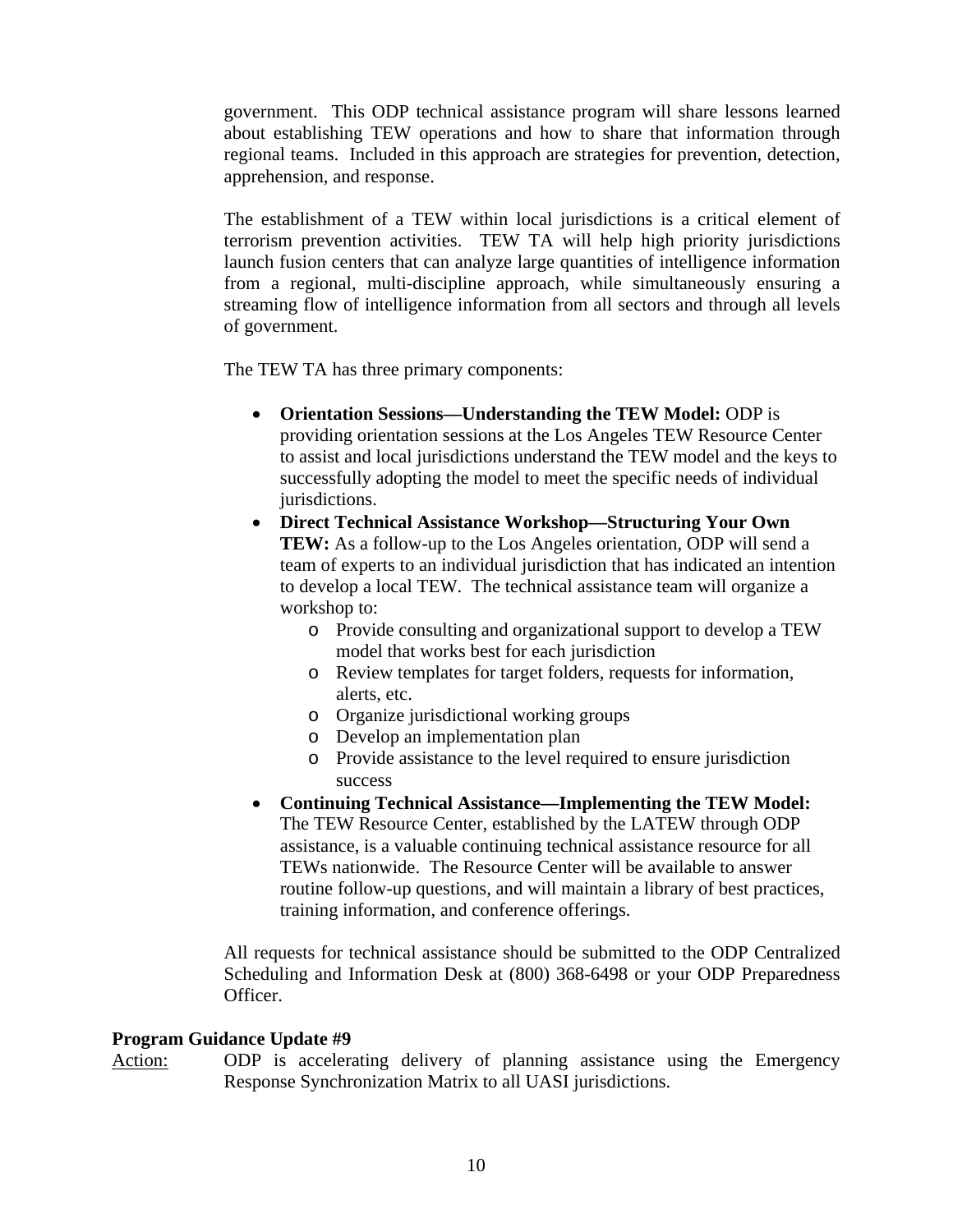Description: The Emergency Response Synchronization Matrix (Sync Matrix) Technical Assistance (TA) program provides an effective means for developing emergency preparedness and response capabilities and allows users to integrate, coordinate, and synchronize plans for multi-jurisdictional emergency operations. Developed by Argonne National Laboratory (ANL), U.S. Department of Energy, Sync Matrix is an innovative software tool that provides emergency planning assistance by graphically displaying the complex multi-jurisdictional activities that support the planning and decision-making process.

ODP is accelerating the availability of this service to all UASI jurisdictions.

Sync Matrix technical assistance will help jurisdictions:

- Enhance emergency planning by eliminating the difficulties associated with the preparation of coordinated emergency operations plans and procedures;
- Enhance emergency response exercise design and evaluation;
- Provide feedback that allow planners to identify needed improvements in plans, procedures, and training requirements;
- Provide a response implementation and management tool.

The technical assistance will be delivered through a series of on-site consultations:

- *Initial assessment meeting(s)* will enable TA recipients to gain a broad understanding of the TA service and allow the TA provider to gain a solid understanding of the core city's planning requirements.
- A *kickoff meeting* will formally launch the TA initiative.
- *On-site training* workshops provided by the TA provider will teach TA recipients how to properly use the Sync Matrix software.
- *Return visits* will be scheduled as needed to ensure effective Sync Matrix implementation.

The duration of the technical assistance delivery will vary depending on location. The initial assessment meeting(s), kickoff meeting, and training workshops can generally be conducted over the course of 3-6 months with return visits scheduled as needed. Emergency management/homeland security managers and planners from UASI core cities comprise the target audience. Sync Matrix is initially being offered to UASI core cities.

Planning process and software training will last two days. The training ratio is one instructor for every five students. A maximum of ten students will be trained in each urban area. Support is limited to the jurisdictions included in the defined urban area for a core city and the appropriate state-level emergency management/homeland security agency. Jurisdictions outside the defined urban area may participate with the approval of ODP and their state homeland security points of contact; however, they are responsible for covering all costs (scientific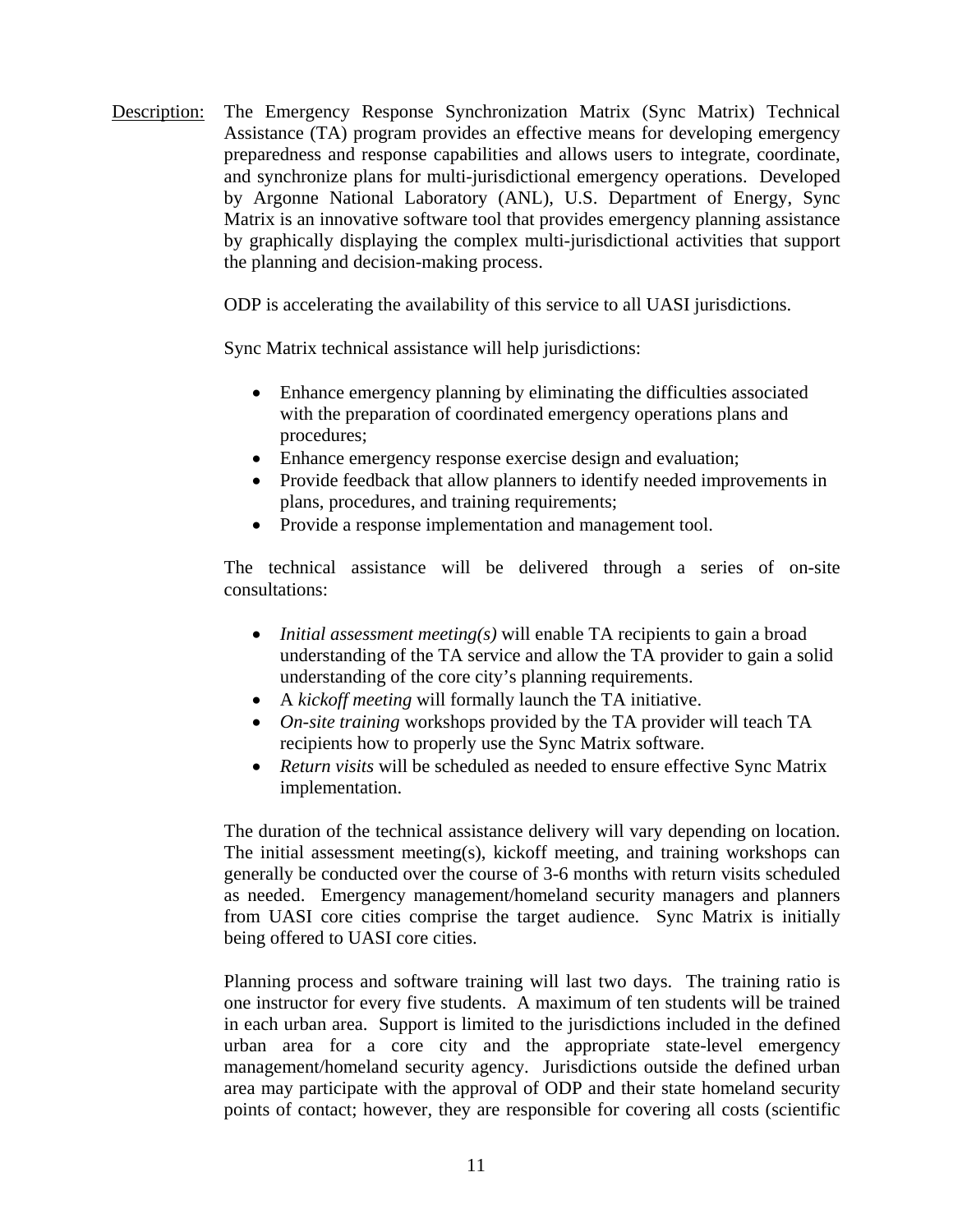effort, travel, supplies, licenses, etc.) of their participation. Each member of the defined urban area will receive one license for the Sync Matrix software. Additional licenses would be purchased through ANL.

All requests for technical assistance should be submitted to the ODP Centralized Scheduling and Information Desk at (800) 368-6498 or your ODP Preparedness Officer.

## **Program Guidance Update #10**

Action: ODP is deploying risk assessment assistance for port authority and mass transit systems.

Description: ODP has made available the UASI Port/Mass Transit Technical Assistance Program to port or mass transit agencies participating in the UASI program. The purpose of the technical assistance is to help port and mass transit agencies 1) prioritize security countermeasures and emergency response capability needs based on terrorist threats and risk; and (2) develop a roadmap for future port/mass transit agency funding allocations for terrorist attack risk reduction.

> The technical assistance employs the ODP Special Needs Jurisdiction Tool Kit to conduct:

- *Risk assessments* to evaluate the relative risk of a port/mass transit agency's critical assets to attacks by terrorist groups using weapons of mass destruction;
- *Response capabilities assessment* to assist port/mass transit agencies in assessing the response capabilities needed to respond to terrorist attacks;
- *Needs assessments* to evaluate the results of the risk and response capabilities assessments and help agencies prioritize security countermeasure(s) and response capability needs according to identified risks.

The port and mass transit technical assistance efforts leverage any previously performed threat and vulnerability assessment work to avoid duplicative assessment efforts and maximize the project's effectiveness.

All requests for technical assistance should be submitted to the ODP Centralized Scheduling and Information Desk at (800) 368-6498 or your ODP Preparedness Officer.

- Action: Grantees are encouraged to register for and participate in the Lessons Learned Information Sharing system.
- Description: In April 2004, ODP, in cooperation with the National Memorial Institute for the Prevention of Terrorism, launched Lessons Learned Information Sharing, the national network of lessons learned and best practices for emergency response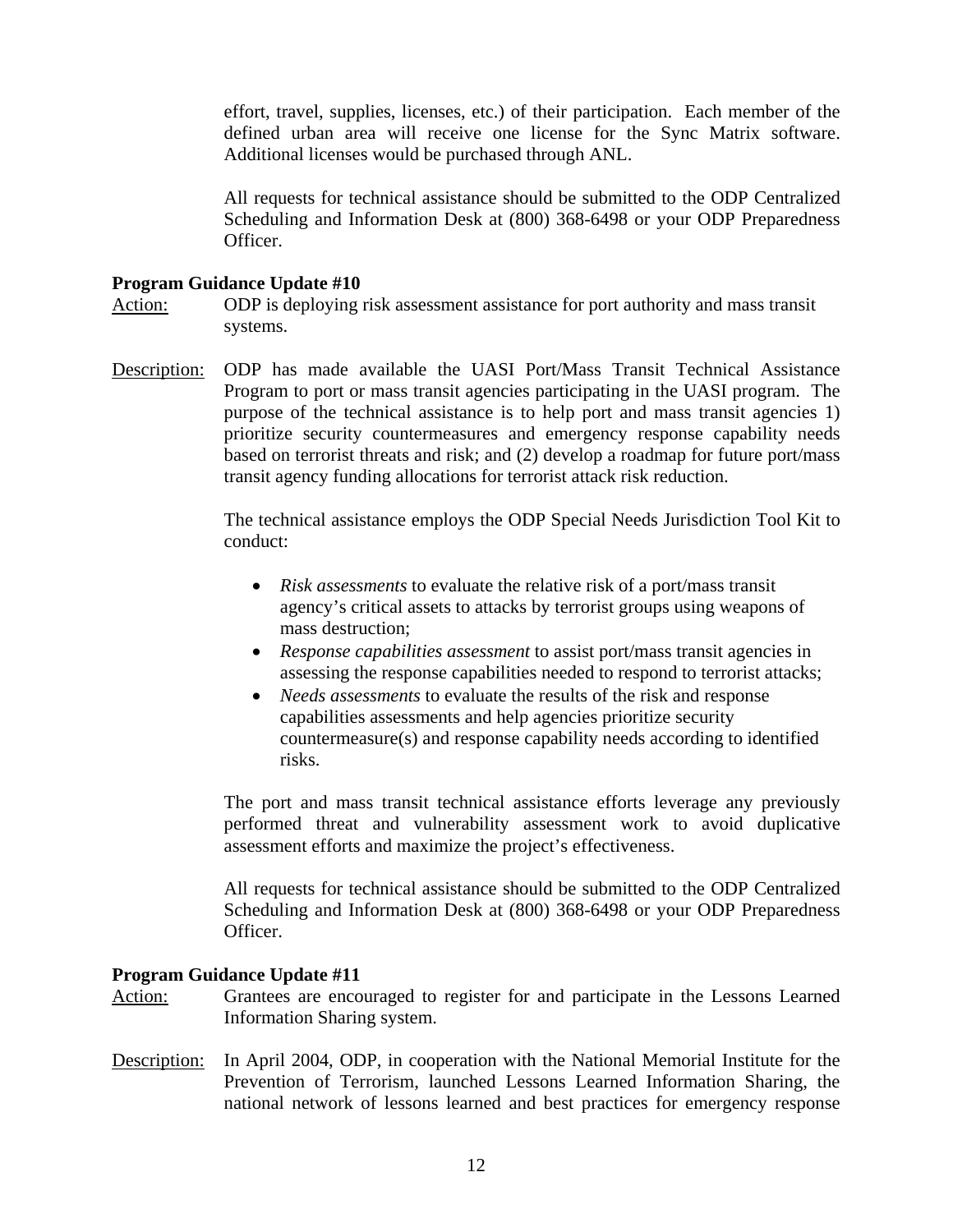providers and homeland security officials. The network's secure information is designed to facilitate efforts to prevent and respond to acts of terrorism across all disciplines and communities throughout the United States. In addition to afteraction reports, research, and secure messaging among network members, Lessons Learned Information Sharing features three types of original content:

- *Lessons Learned*: knowledge and experience derived from actual incidents, as well as observations and historical study of operations, training, and exercises.
- *Best Practices*: peer-validated techniques, procedures, good ideas, or solutions that work and are solidly grounded upon actual experience in operations, training, and exercises.
- *Good Stories*: exemplary—but non-peer-validated—initiatives implemented by various jurisdictions that have shown success in their specific environments and that may provide useful information to other communities and organizations.

The system is available to emergency response personnel at no charge. Grantees are encouraged to register for and participate in the Lessons Learned Information Sharing system through the following website: [www.llis.gov.](http://www.llis.gov/)

## **Program Guidance #12**

- Action: Grantees are encouraged to join and participate in the Responder Knowledge Base, a web-based tool designed to assist state, territory, local, tribal and private entities share equipment-related information.
- Description: The Responder Knowledge Base (RKB) is sponsored by ODP and the National Memorial Institute for the Prevention of Terrorism in Oklahoma City and began operations in October 2003. The RKB is designed to provide emergency responders with a single source for integrated information on current equipment. By integrating this information into one location, responders, vendors, standards organizations, training facilities, and grant making organizations have a trusted first source to answering questions such as:
	- What equipment is on the market?
	- Has it been certified?
	- If so, to what standard?
	- What training is needed to use it effectively?
	- Are there experts available for consultation and questions?

The RKB includes the following content areas: 1) Products; 2) Standardized Equipment List (InterAgency Board); 3) Authorized Equipment List (Office for Domestic Preparedness); 4) Terrorism Response Objectives; 5) Standards; 6) Certifications; 7) Operational Suitability Testing; 8) Grants; 9) Training; and 10) Publication/Reference.

Grantees are encouraged to join and participate in the RKB to stay abreast of equipment-related information.